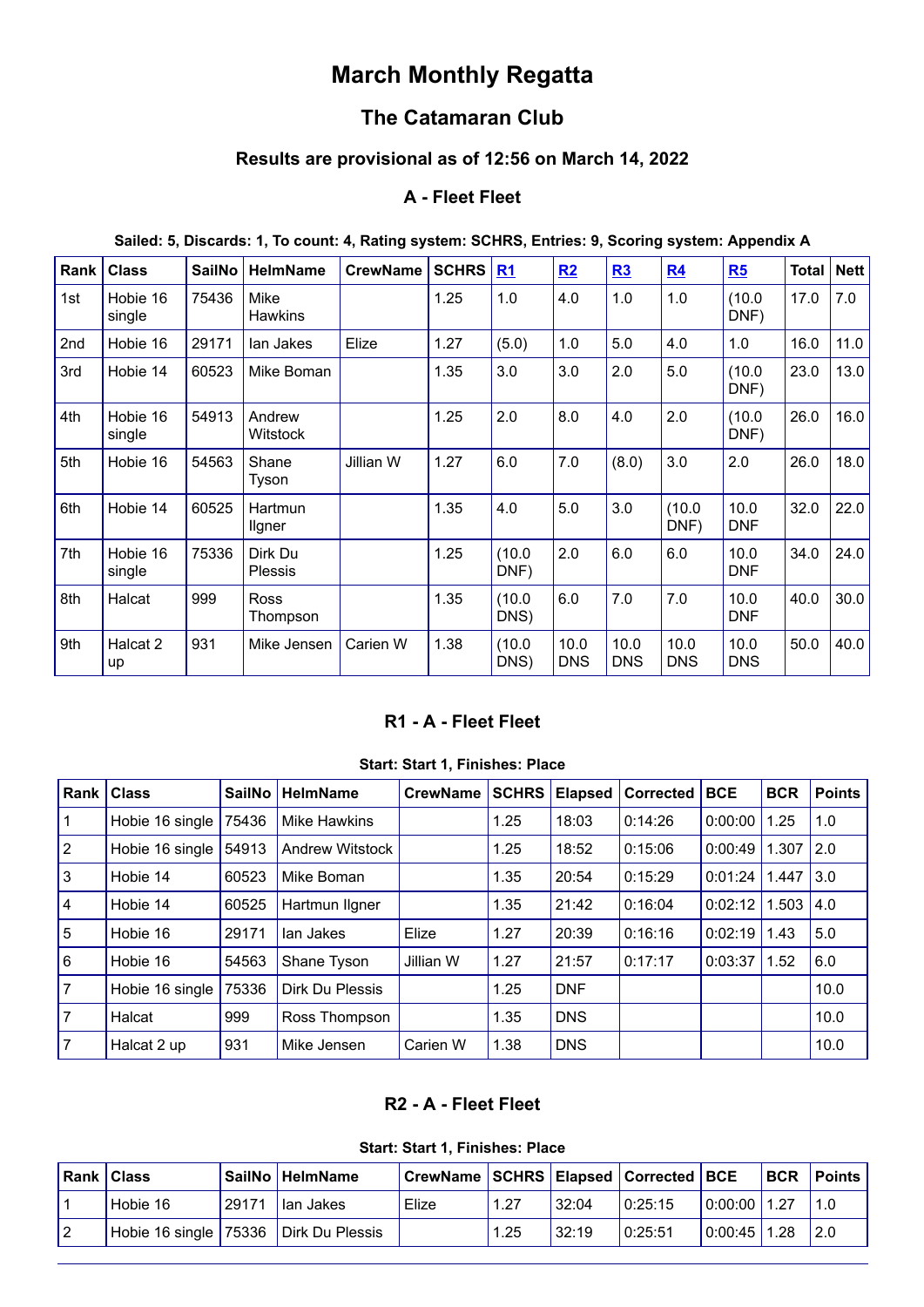| . Rank         | <b>Class</b>    | <b>SailNo</b> | <b>HelmName</b>        | <b>CrewName</b> | <b>SCHRS</b> | <b>Elapsed</b> | <b>Corrected</b> | <b>BCE</b> | <b>BCR</b>       | <b>Points</b> |
|----------------|-----------------|---------------|------------------------|-----------------|--------------|----------------|------------------|------------|------------------|---------------|
| 3              | Hobie 14        | 60523         | Mike Boman             |                 | 1.35         | 35:09          | 0:26:02          | 0:01:04    | .392             | 13.0          |
| $\overline{4}$ | Hobie 16 single | 75436         | Mike Hawkins           |                 | 1.25         | 32:46          | 0:26:13          | 0:01:12    | 1.298            | l 4.0         |
| 5              | Hobie 14        | 60525         | Hartmun Ilgner         |                 | 1.35         | 35:58          | 0:26:39          | 0:01:53    | .424             | 5.0           |
| <b>6</b>       | Halcat          | 999           | Ross Thompson          |                 | 1.35         | 36:40          | 0:27:10          | 0:02:35    | $.452 \, \, 6.0$ |               |
|                | Hobie 16        | 54563         | Shane Tyson            | Jillian W       | 1.27         | 34:58          | 0:27:32          | 0:02:54    | .385   7.0       |               |
| 8              | Hobie 16 single | 54913         | <b>Andrew Witstock</b> |                 | 1.25         | 35:20          | 0:28:16          | 0:03:46    | .399             | 8.0           |
| $\overline{9}$ | Halcat 2 up     | 931           | Mike Jensen            | Carien W        | 1.38         | <b>DNS</b>     |                  |            |                  | 10.0          |

## **R3 - A - Fleet Fleet**

|  |  | Start: Start 1, Finishes: Place |  |
|--|--|---------------------------------|--|
|--|--|---------------------------------|--|

<span id="page-1-0"></span>

| Rank            | <b>Class</b>    | <b>SailNo</b> | <b>HelmName</b>        | <b>CrewName</b> | <b>SCHRS</b> | <b>Elapsed</b> | <b>Corrected</b> | <b>BCE</b> | <b>BCR</b> | <b>Points</b> |
|-----------------|-----------------|---------------|------------------------|-----------------|--------------|----------------|------------------|------------|------------|---------------|
|                 | Hobie 16 single | 75436         | Mike Hawkins           |                 | 1.25         | 16:24          | 0:13:07          | 0:00:00    | 1.25       | 1.0           |
| $ 2\rangle$     | Hobie 14        | 60523         | Mike Boman             |                 | 1.35         | 19:00          | 0:14:04          | 0:01:17    | 1.448      | 2.0           |
| $\overline{3}$  | Hobie 14        | 60525         | Hartmun Ilgner         |                 | 1.35         | 19:40          | 0:14:34          | 0:01:57    | 1.499      | 3.0           |
| $\vert 4 \vert$ | Hobie 16 single | 54913         | <b>Andrew Witstock</b> |                 | 1.25         | 18:14          | 0:14:35          | 0:01:50    | 1.39       | 4.0           |
| $\overline{5}$  | Hobie 16        | 29171         | lan Jakes              | Elize           | 1.27         | 18:44          | 0:14:45          | 0:02:04    | 1.428      | 15.0          |
| l 6             | Hobie 16 single | 75336         | Dirk Du Plessis        |                 | 1.25         | 18:34          | 0:14:51          | 0:02:10    | 1.415      | 6.0           |
| $\overline{7}$  | Halcat          | 999           | Ross Thompson          |                 | 1.35         | 21:35          | 0:15:59          | 0:03:52    | 1.645      | 17.0          |
| $\overline{8}$  | Hobie 16        | 54563         | Shane Tyson            | Jillian W       | 1.27         | 22:50          | 0:17:59          | 0:06:10    | 1.74       | 8.0           |
| $\overline{9}$  | Halcat 2 up     | 931           | Mike Jensen            | Carien W        | 1.38         | <b>DNS</b>     |                  |            |            | 10.0          |

## **R4 - A - Fleet Fleet**

| Start: Start 1, Finishes: Place |  |  |  |
|---------------------------------|--|--|--|
|---------------------------------|--|--|--|

<span id="page-1-1"></span>

| Rank            | <b>Class</b>    | <b>SailNo</b> | <b>HelmName</b>        | <b>CrewName</b> | <b>SCHRS</b> | Elapsed    | Corrected | <b>BCE</b> | <b>BCR</b>  | <b>Points</b> |
|-----------------|-----------------|---------------|------------------------|-----------------|--------------|------------|-----------|------------|-------------|---------------|
|                 | Hobie 16 single | 75436         | Mike Hawkins           |                 | 1.25         | 11:49      | 0:09:27   | 0:00:00    | 1.25        | 1.0           |
| $ 2\rangle$     | Hobie 16 single | 54913         | <b>Andrew Witstock</b> |                 | 1.25         | 12:47      | 0:10:14   | 0:00:58    | 1.352       | 12.0          |
| $\overline{3}$  | Hobie 16        | 54563         | Shane Tyson            | Jillian W       | 1.27         | 13:20      | 0:10:30   | 0:01:20    | 1.41        | 3.0           |
| $\vert 4 \vert$ | Hobie 16        | 29171         | lan Jakes              | Elize           | 1.27         | 13:34      | 0:10:41   | 0:01:34    | 1.435       | 4.0           |
| $\overline{5}$  | Hobie 14        | 60523         | Mike Boman             |                 | 1.35         | 14:35      | 0:10:48   | 0:01:49    | $1.543$ 5.0 |               |
| 6               | Hobie 16 single | 75336         | Dirk Du Plessis        |                 | 1.25         | 14:20      | 0:11:28   | 0:02:31    | $1.516$ 6.0 |               |
| $\overline{7}$  | Halcat          | 999           | Ross Thompson          |                 | 1.35         | 16:20      | 0:12:06   | 0:03:34    | $1.728$ 7.0 |               |
| 8               | Hobie 14        | 60525         | Hartmun ligner         |                 | 1.35         | <b>DNF</b> |           |            |             | 10.0          |
| $\overline{8}$  | Halcat 2 up     | 931           | Mike Jensen            | Carien W        | 1.38         | <b>DNS</b> |           |            |             | 10.0          |

## **R5 - A - Fleet Fleet**

**Start: Start 1, Finishes: Place**

<span id="page-1-2"></span>

| <b>Rank Class</b>     |       | SailNo HelmName | CrewName SCHRS Elapsed Corrected BCE |      |            |          |                   | <b>IBCR</b> | <b>Points</b> |
|-----------------------|-------|-----------------|--------------------------------------|------|------------|----------|-------------------|-------------|---------------|
| Hobie 16              | 29171 | lan Jakes       | Elize                                | 1.27 | 1:13:02    | 10:57:30 | $10:00:00$ 1.27   |             |               |
| Hobie 16              | 54563 | Shane Tyson     | Jillian W                            | 1.27 | 1:19:40    | 1:02:44  | 0.06:38 1.385 2.0 |             |               |
| Hobie 16 single 75436 |       | Mike Hawkins    |                                      | 1.25 | <b>DNF</b> |          |                   |             | 10.0          |